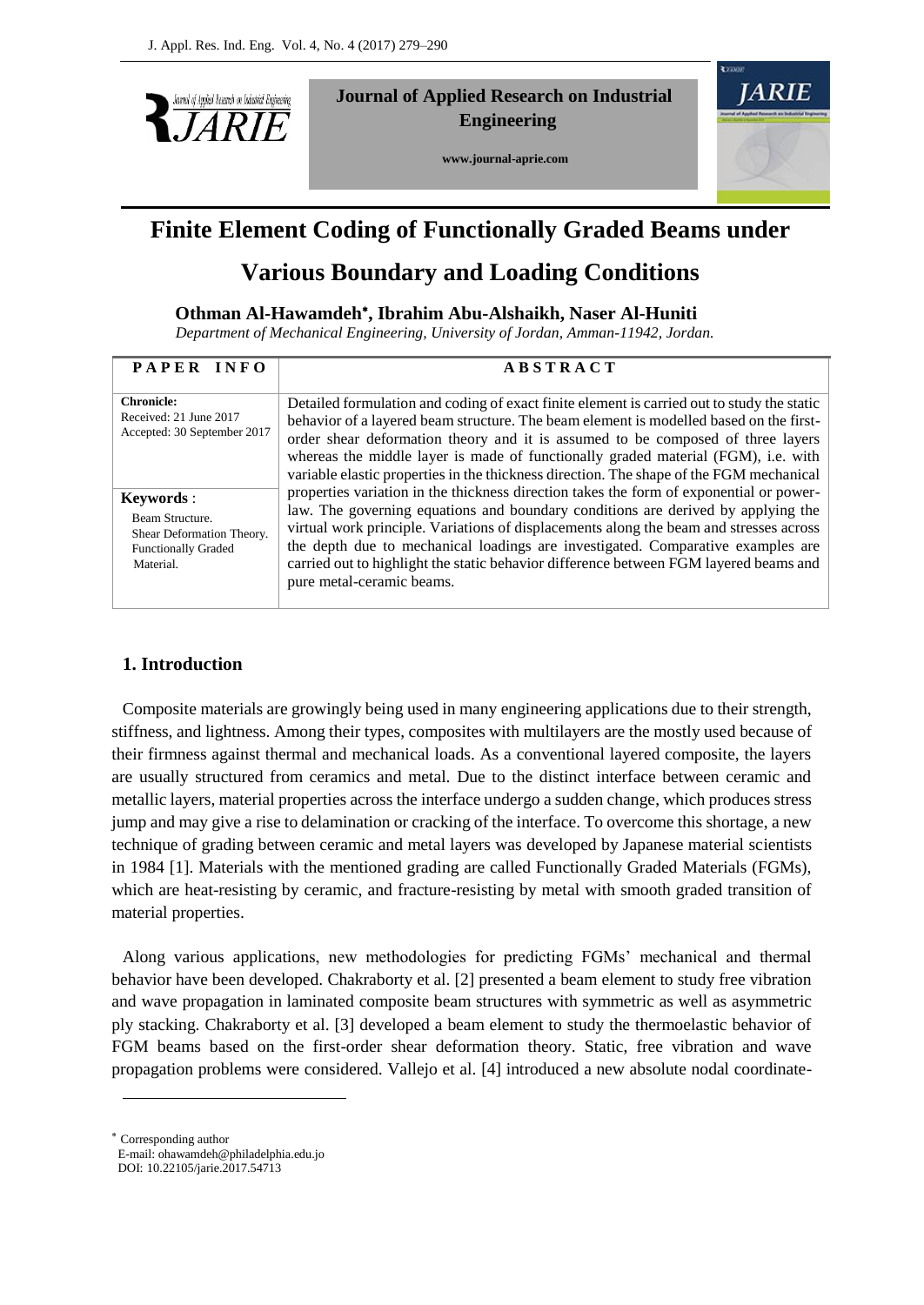based on finite element. The introduced element uses redefined polynomial expansion together with a reduced integration procedure. The performance of the introduced element is studied by means of certain dynamic problems eliminating locking problems. Kadoli et al. [5] studied static behavior of (metal-ceramic) functionally graded beams under ambient temperature. They assumed the displacement field to be based on higher order shear deformation theory. Using principle of stationary potential energy, they presented the static finite element equilibrium equations for functionally graded beam with uniformly distributed transverse load. Roy and Khan [6] analyzed the static response of functionally graded cantilever beam subjected to uniformly distributed load. For numerical implementation, Galerkin's weighted residual method was used within the framework of Timoshenko beam theory. Khan et al. [7] presented a one dimensional finite element model for static response and free vibration analysis of FGM beam. The model was based on zig-zag theory with two-noded beam having four degree of freedom per node. El-Ashmawy et al. [8] conducted a non-conventional finite element model for static and dynamic analysis of an axially and transversally FGM Timoshenko beam. Thermal analysis for FGB operating in high temperature environment was done.

In this work, a finite beam element is developed to study the static behavior of functionally graded beam structures based on first-order shear deformation theory. Power-law and exponential variation of material properties along the thickness is used. Governing equations and boundary conditions are derived according to the virtual work principle for a cantilever mechanical loaded beam. The behavior differences between FGM beams and pure metal-pure ceramic beams are demonstrated by comparing studies.

### **2. Finite Element Formulation**

Consider a functionally graded layered cantilever beam of length *L*, depth *b* and thickness *h* shown in Fig 1. The layered beam consists of three layers; the upper most layer is metal, the lower most is ceramic and the middle is a FG layer.



**Fig 1.** Layered cantilever beam.

In literature, FGMs' function of composition can be modeled by either exponential or power-law [8]. The power-law relation is given by:

$$
P(z) = (P_m - P_c)V_c(z) + P_c
$$
 (1)

Where  $P_m$  and  $P_c$  stand for the mechanical properties of the upper most surface and lower most surface of the FGM layer, respectively, and  $V_c(z)$  is the ceramic volume fraction given by: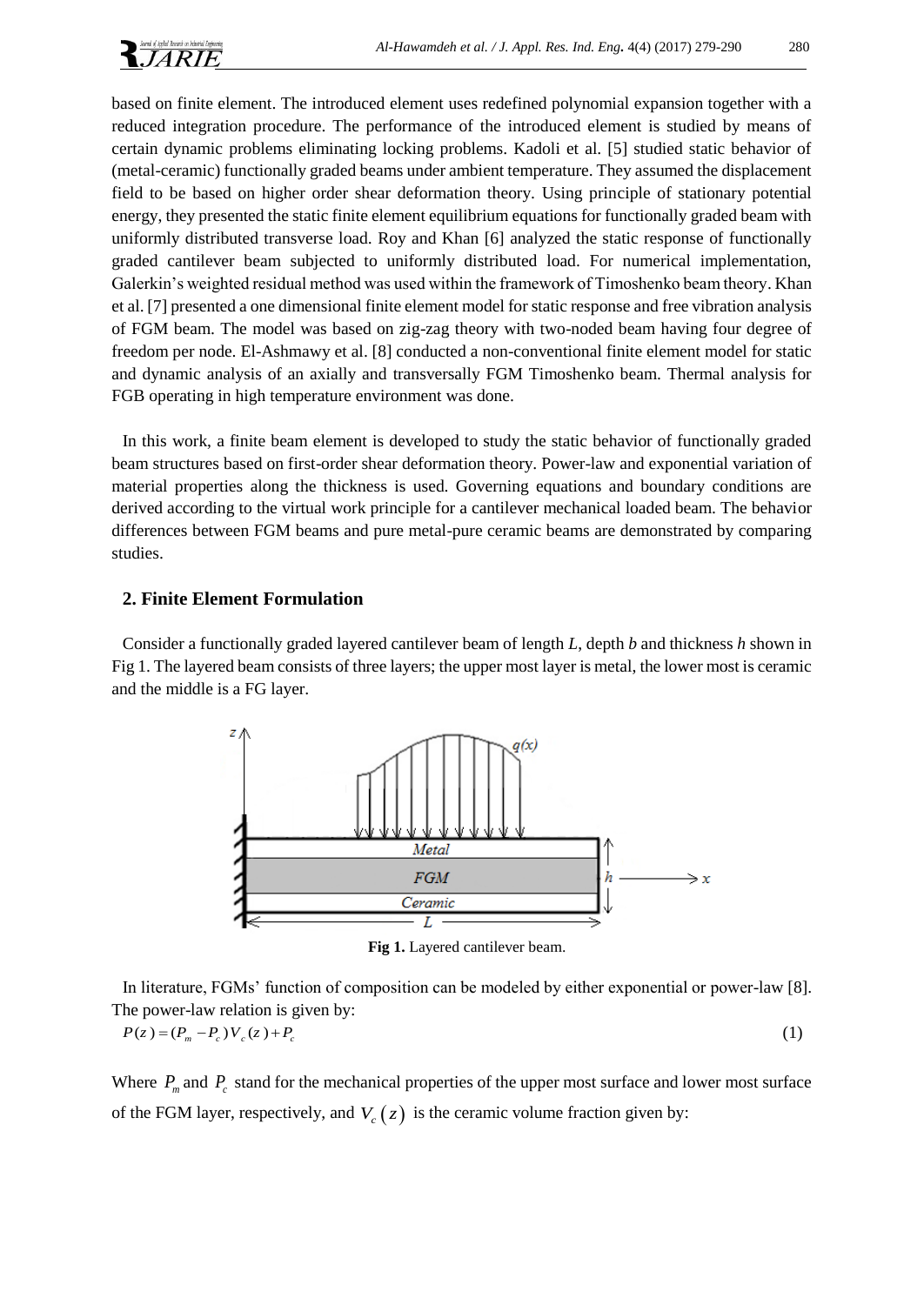$$
V_c(z) = \left(\frac{1}{2} + \frac{z}{h}\right)^k
$$
 (2)

**JARIE** 

The included effective properties are Young's modulus of elasticity *E* and shear modulus *G* that varies continuously in the thickness direction (*z*-according) by the following power-laws, respectively:

$$
E(z) = (E_m - E_c) \left(\frac{1}{2} + \frac{z}{h}\right)^k + E_c
$$
\n(3)

$$
G(z) = (G_m - G_c) \left(\frac{1}{2} + \frac{z}{h}\right)^k + G_c
$$
\n<sup>(4)</sup>

Where *k* is the power-law exponent, which determines the material variation profile. For  $k=0$  the material is metal and for  $k=1$  it is ceramic when  $z=-h/2$  and metal if  $z=h/2$ . However, for representing the FGM by exponential law the relation becomes:

$$
P(z) = P_c \exp(-\delta(1 - 2z/h)), \ \delta = \frac{1}{2} \log\left(\frac{P_m}{P_c}\right)
$$
\n<sup>(5)</sup>

Fig 2 and Fig 3 show both the power and exponential representations of FGM for the variation of the modulus of elasticity along the beam thickness direction. In Fig 2, the power-law, Eq. (3), is drawn for different values of *k* whereas the FGM beam is assumed to be of *E=390* GPa at the lower surface *z/h= -0.5*, and of *E=210* GPa at the upper most surface *z/h= 0.5*. On the other hand, Fig 3 is drawn for the same material properties using Eq. (5).



**Fig 2.** Variation of modulus of elasticity along the FGM layer thickness (power law).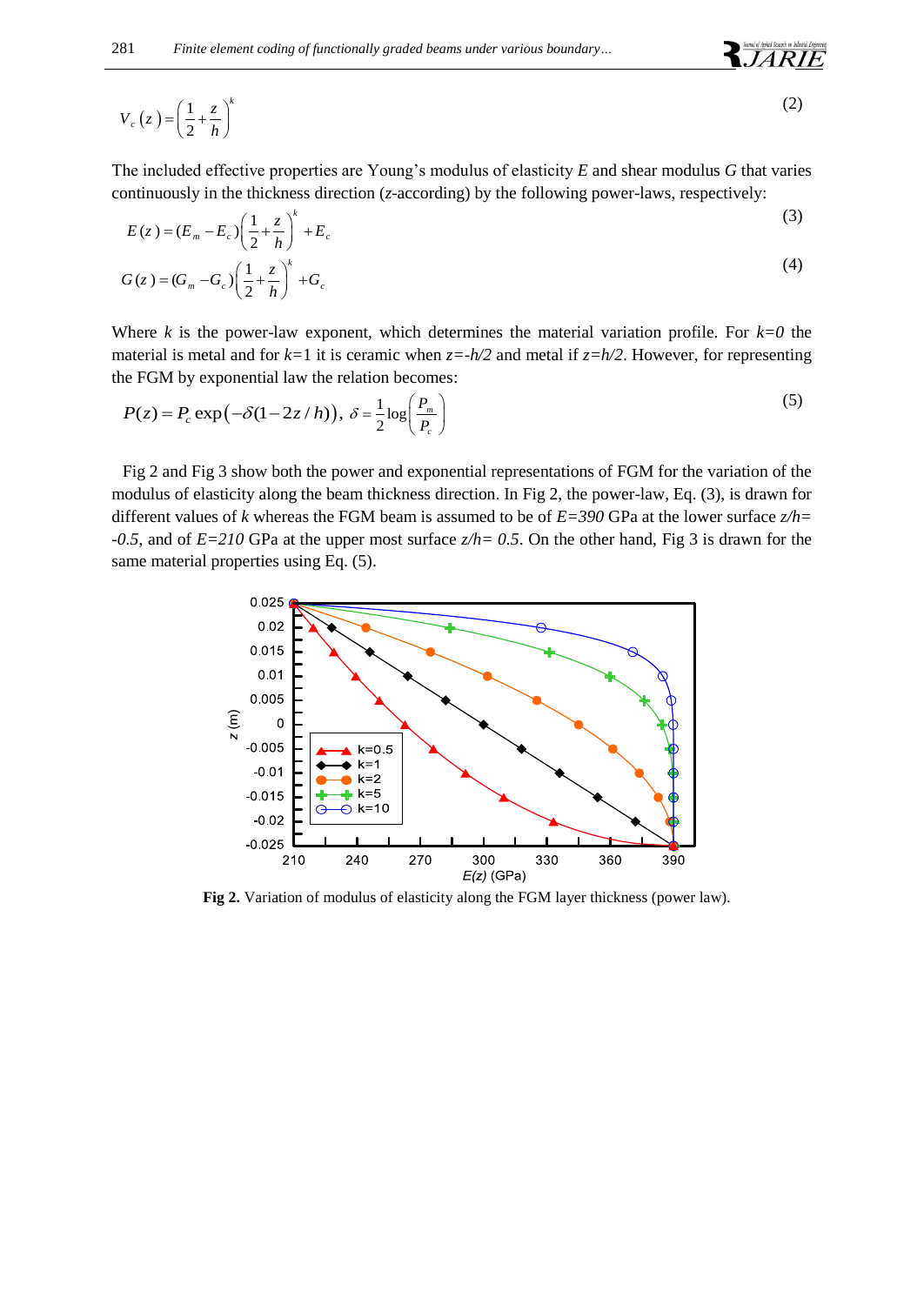

**Fig 3.** Variation of modulus of elasticity along the FGM layer thickness (exponential law).

Based on the first-order shear deformation theory [9], the axial and transverse displacements are given by

$$
u(x, z) = u_0(x) + z \phi(x)
$$
  
\n
$$
w(x, z) = w_0(x)
$$
\n(6)

Where  $\phi(x)$  is the angle of rotation of the normal to the mid-surface of the beam,  $u_0(x)$ ,  $w_0(x)$  are the displacements of the neutral axis in the axial and transverse directions, respectively. The axial, normal and shear strains are given by

$$
\varepsilon_{x} = \frac{du_{0}(x)}{dx} + z \frac{d\phi(x)}{dx}
$$
\n(8)

$$
\gamma_{xz} = \phi(x) + \frac{dw_0(x)}{dx} \tag{9}
$$

The constitutive relations for the FGM beam is

$$
\begin{bmatrix} \sigma_x \\ \tau_{xz} \end{bmatrix} = \begin{bmatrix} E(z) & 0 \\ 0 & G(z) \end{bmatrix} \begin{bmatrix} \varepsilon_x \\ \gamma_{xz} \end{bmatrix}
$$
 (10)

The principle of virtual displacements implies that the beam equilibrium should satisfy

$$
\delta U + \delta V = 0. \tag{11}
$$

Where,

$$
\delta U = \int_{0}^{L} \int_{A} (\sigma_x \delta \varepsilon_x + \tau_{xz} \delta \gamma_{xz}) dA dx
$$
 (12)

$$
\delta V = -\int_{0}^{L} q(x) \delta w_0(x) dx \tag{13}
$$

The essential and natural boundary conditions at the fixed  $(x=0)$  and free  $(x=L)$  ends of the cantilever beam are given respectively as

$$
u_{0}(0) = 0, \phi_{0}(0) = 0, \psi_{0}(0) = 0
$$
\n(14)

$$
N = 0, V = 0, M = 0 \tag{15}
$$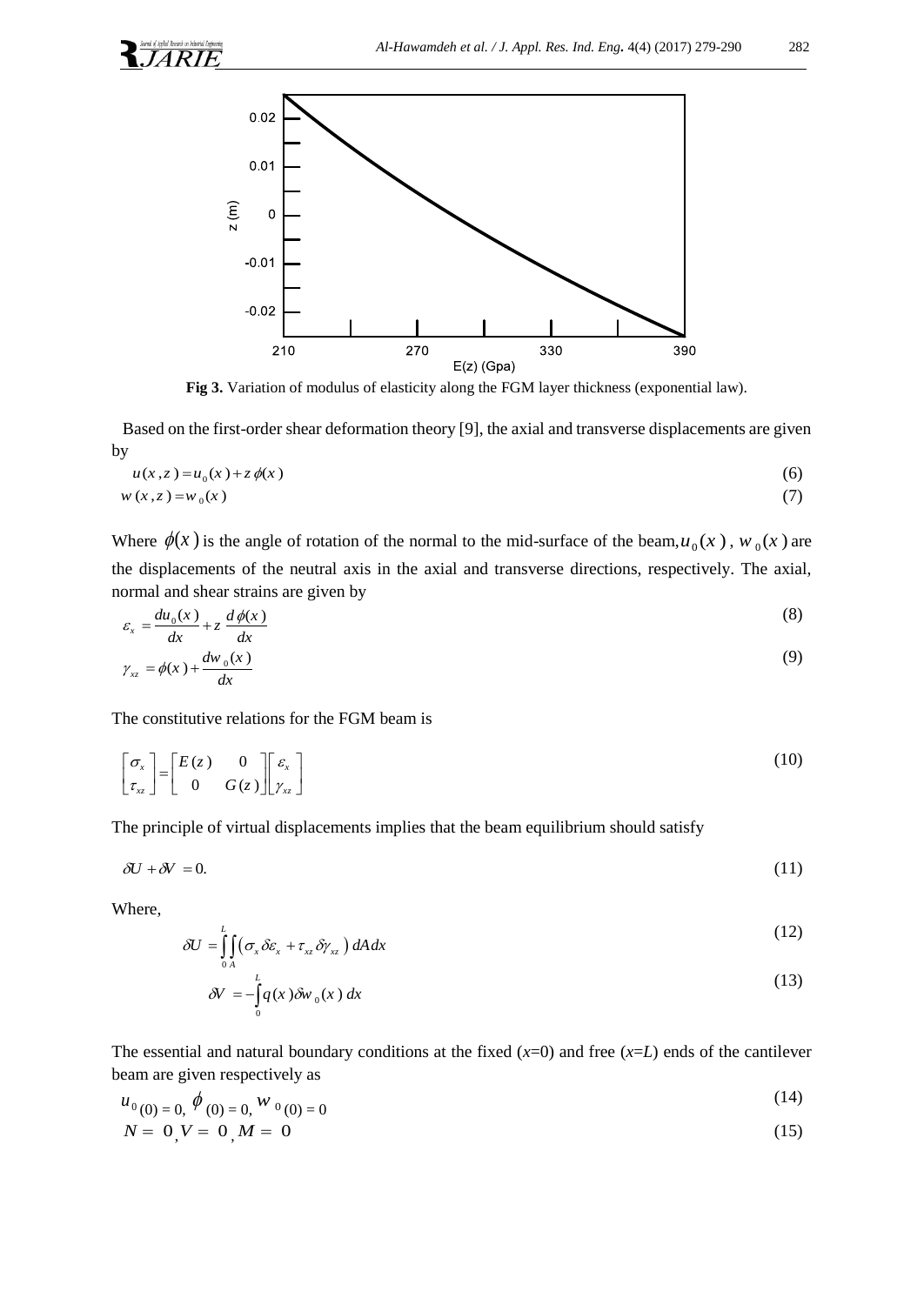Where *N*, *V*, and *M* are the axial force, shear force and moment, respectively; these values can be expressed in derivative forms of  $u_0(x)$ ,  $w_0(x)$  and  $\phi(x)$  as

$$
N = c_1 \frac{du_0(x)}{dx} + c_2 \frac{d\phi(x)}{dx}
$$
\n<sup>(16)</sup>

$$
V = c_4 \left( \frac{dw_0(x)}{dx} + \phi(x) \right) \tag{17}
$$

$$
M = c_2 \frac{du_0(x)}{dx} + c_3 \frac{d\phi(x)}{dx}.
$$
\n(18)

Where,

$$
c_1 = b \int_{-h/2}^{h/2} E(z) dz \ c_2 = b \int_{-h/2}^{h/2} z E(z) dz \ c_3 = b \int_{-h/2}^{h/2} z^2 E(z) dz \ c_4 = b \int_{-h/2}^{h/2} G(z) dz \tag{19}
$$

Substituting equations (8-12) gives

substituting equations (8-12) gives

\n
$$
\delta U = \int_{0-h/2}^{L} \int_{0-h/2}^{h/2} \left\{ E(z) \left( \frac{du_0(x)}{dx} + z \frac{d\phi(x)}{dx} \right) \left( \frac{d\delta u_0(x)}{dx} + z \frac{d\delta\phi(x)}{dx} \right) \right\} d\phi(x) + \frac{dw_0(x)}{dx} \left\{ \phi(x) + \frac{dw_0(x)}{dx} \right\}
$$
\n(20)

Solving Eq. (20), for  $\delta u_0(x)$ ,  $\delta \phi(x)$  and  $\delta w_0(x)$ , implies that

$$
-c_1 \frac{d^2 u_0(x)}{dx^2} - c_2 \frac{d^2 \phi(x)}{dx^2} = 0
$$
\n(21)

$$
-c_2 \frac{d^2 u_0(x)}{dx^2} - c_3 \frac{d^2 \phi(x)}{dx^2} + c_4 \left(\phi(x) + \frac{dw_0(x)}{dx}\right) = 0
$$
\n(22)

$$
\frac{d\phi(x)}{dx} + \frac{d^2w_0(x)}{dx^2} = 0.
$$
\n(23)

The assumed solutions for the displacements and the angle of rotation have the following form [3]:

$$
u_0(x) = a_1 + a_2 x + a_3 x^2 \tag{24}
$$

$$
w_0(x) = a_4 + a_5 x + a_6 x^2 + a_7 x^3
$$
\n(25)

$$
\phi(x) = a_8 + a_9 x + a_{10} x^2 \tag{26}
$$

The solutions, Eqs. (24-26), have a total of 10 constants with six boundary conditions, Eqs. (14-15), with 3 degrees of freedom at each node. Thus, there are only six independent constants, and the other four dependent constants can be written in terms of the six independent ones by substituting equations (24–26) into equations (21–23) and collecting terms to get:

$$
a_3 = \alpha_2 (a_5 + a_8), a_7 = -\frac{\alpha_1 (a_5 + a_8)}{3}, a_6 = \alpha_3 a_9, a_{10} = \alpha_1 (a_5 + a_8).
$$
\n(27)

After substituting Eq. (27) into Eqs. (24-26), the assumed solutions can be written as

$$
u_0(x) = a_1 + a_2 x + \alpha_2 (a_5 + a_8) x^2
$$
\n(28)

$$
w_0(x) = a_4 + a_5x + \alpha_3 a_9 x^2 - \frac{1}{3} \alpha_1 (a_5 + a_8) x^3
$$
 (29)

$$
\phi(x) = a_8 + a_9 x + \alpha_1 (a_5 + a_8) x^2 \,. \tag{30}
$$

Where,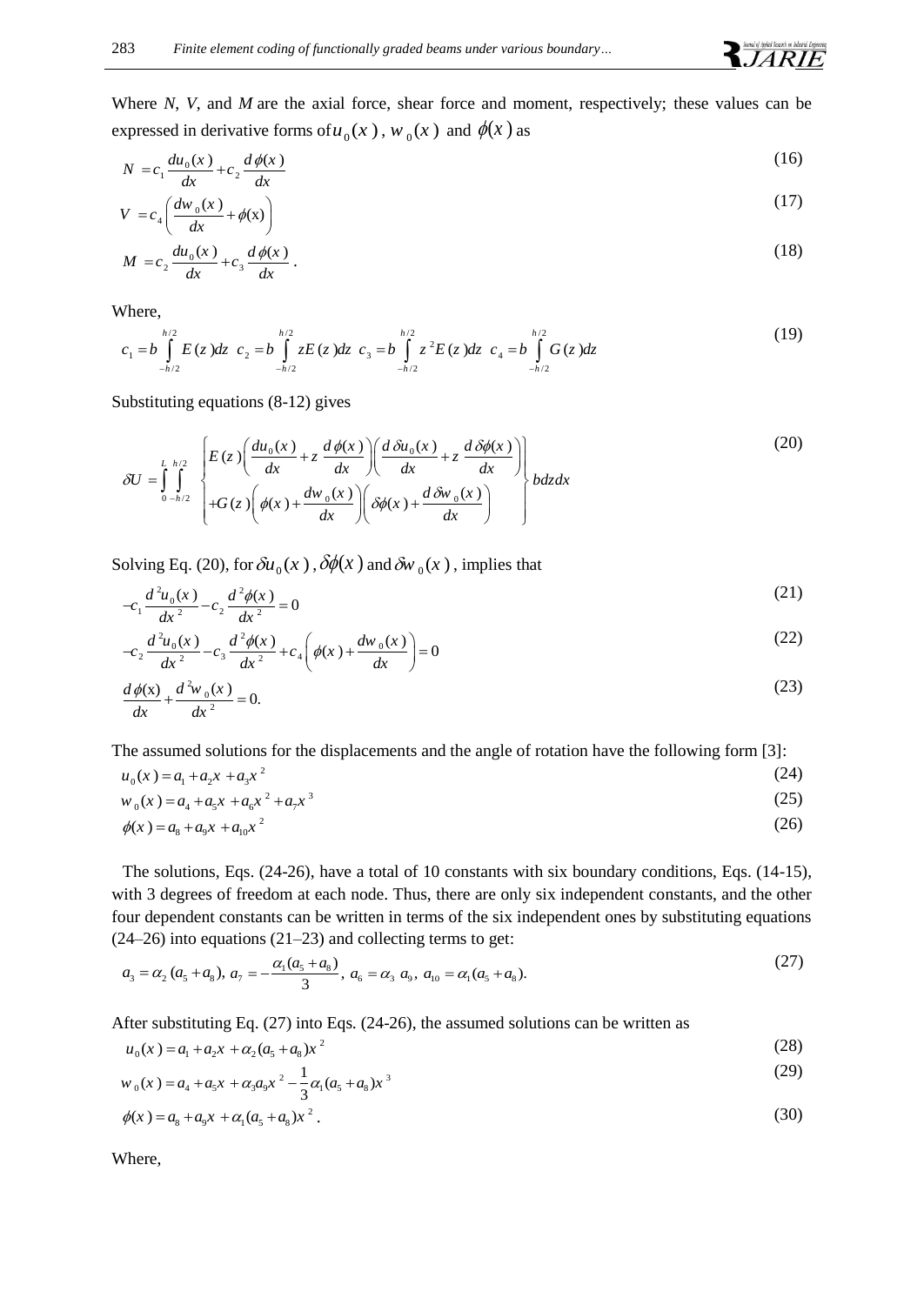$$
\alpha_1 = \frac{1}{2} c_1 c_4 / (c_1 c_3 - c_2^2), \ \alpha_2 = -\frac{1}{2} c_2 c_4 / (c_1 c_3 - c_2^2), \ \alpha_3 = -\frac{1}{2}.
$$
\n<sup>(31)</sup>

In matrix form Eqs. (28-30) become

$$
[u] = [u_0 \quad w_0 \quad \phi]^T = [H(x)][a]. \tag{32}
$$

Where,

$$
\begin{bmatrix} H(x) \end{bmatrix} = \begin{bmatrix} 1 & x & 0 & a_2x^2 & a_2x^2 & 0 \\ 0 & 0 & 1 & x - \frac{1}{3}a_1x^3 & -\frac{1}{3}a_1x^3 & a_3x^2 \\ 0 & 0 & 0 & a_1x^2 & a_1x^2 + 1 & x \end{bmatrix}, a = \begin{bmatrix} a_1 \\ a_2 \\ a_4 \\ a_5 \\ a_8 \\ a_9 \end{bmatrix},
$$
 (33)

The typical finite element used in this paper is assumed to have length *L* and three degree of freedom at each node, Fig 4. For the left node of the typical element ( $i<sup>th</sup>$  node at  $x=0$ ) and right node of the typical element (i+1<sup>th</sup> node at  $x = L$ ), Fig 4, using Eqs. (32-33), the following relation can be treated

$$
[\hat{u}] = [G]^{-1}[a], [\hat{a}] = [G][\hat{u}].
$$
\n(34)

Where,

$$
\begin{bmatrix} G \end{bmatrix}^{-1} = \begin{bmatrix} H(0) \\ H(L) \end{bmatrix}, \begin{bmatrix} \hat{u} \end{bmatrix} = \begin{bmatrix} u_i & w_i & \phi_i & u_{i+1} & w_{i+1} & \phi_{i+1} \end{bmatrix}^T
$$
\n(35)

By substituting Eqs. (28-30) into (16-18), for the left and right nodes of the typical element the forces

and moments can be written in terms of generalized displacements by using Eq. (34) as:  
\n
$$
[F] = [\bar{G}][a] = [\bar{G}][G][\hat{u}] = [K][\hat{u}].
$$
\n(36)

Where,

$$
[F] = [-N(0) - V(0) - M(0) N(L) V(L) M(L)]
$$
\n(37)

Where  $[F]$  is the load matrix and  $[K]$  is the stiffness matrix for the typical element. Non-zero terms of matrices  $\left[\overline{G}\right]$ ,  $\left[G\right]$  and  $\left[K\right]$  are given in the Appendix.



**Fig 4.** Typical finite element used.

For the results of the next section, a Maple code for only four elements with five nodes is written using the above formulation. Thus, the global stiffness matrix is of size  $15\times15$ , and the global load matrix is of size 15×1. After introducing the boundary conditions at the fixed support, i.e., at the right hand side of the first element, the size of global stiffness matrix becomes 12×12. However, this code can be extended to higher number of elements to get more accurate results. Furthermore, in the next section two problems will be discussed; one is a verification problem compared with the results presented in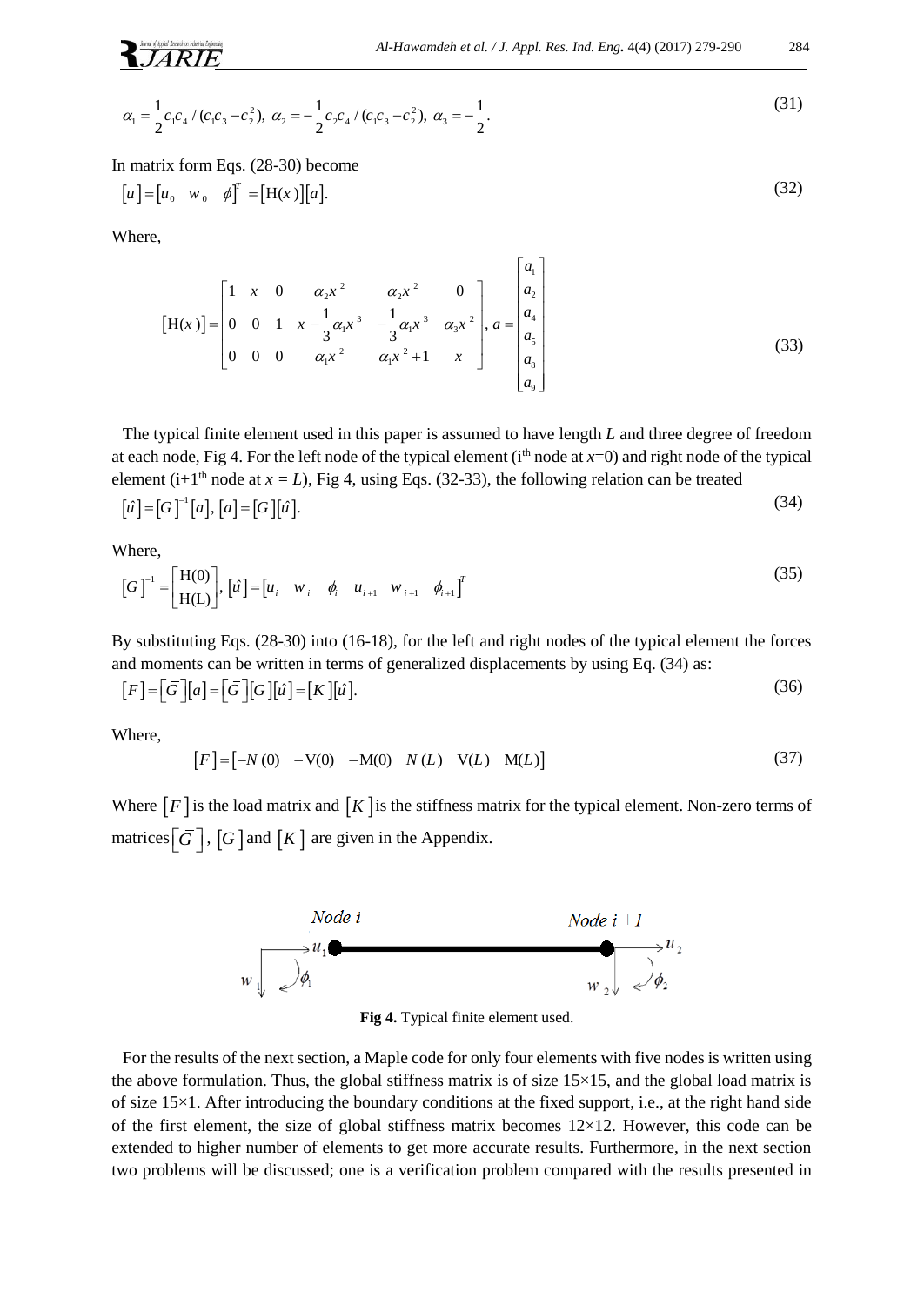

[3], and in the other one, a more general loading conditions are considered to investigate how FGM selection affect the displacements and stresses in the cantilever beam. However, the above formulation can be slightly modified to treat other beams by modifying the boundary conditions, presented in Eqs.  $(14-15)$ .

#### **3. Results and Discussions**

The first case considered is a verification example; a layered cantilever beam of total length *L=500* mm and *h=50* mm consists of three layers: upper: steel (*E=210*GPa*, G=80*GPa, *h=22.5*mm), lower: alumina (Al2O3) (*E=390*GPa*, G=137*GPa, *h=22.5*mm), middle: FGM layer (*h=5* mm). For this case, a unit transverse load at the tip is applied; material properties variation considered is exponential, and the beam has a unit width. Figures (5, 6) show the distribution of axial and shear stresses at the fixed point of the beam with and without FGM layer. The result is verified by Chakraborty et al. [3]. In Figures (5, 6), the discontinuity in the stress distributions is noticed due to the mismatch between the layers of two different materials. While the addition of the FGM layer smoothened the curve to about 0.3kPa for axial stress and 0.01kPa for shear stress throughout the thickness.



**Fig 5.** Axial stress distributions along thickness for transverse load.



**Fig 6**. Shear-stress distributions along thickness for transverse load.

In the second case, the free end of the beam is assumed to be subjected to axial load, transverse load and a tip-end moment. The geometric properties of layered cantilever beam are taken as *L=1000*mm*, h=50*mm and *b=50*mm. The beam is composed of three layers; the upper layer is made of steel with *E=210*GPa and *G=80*GPa whereas it has a thickness *h=10*mm. The lower layer is alumina (Al2O3) with material properties *E=390* GPa and *G=137* GPa with a total thickness of *h=10*mm. However, the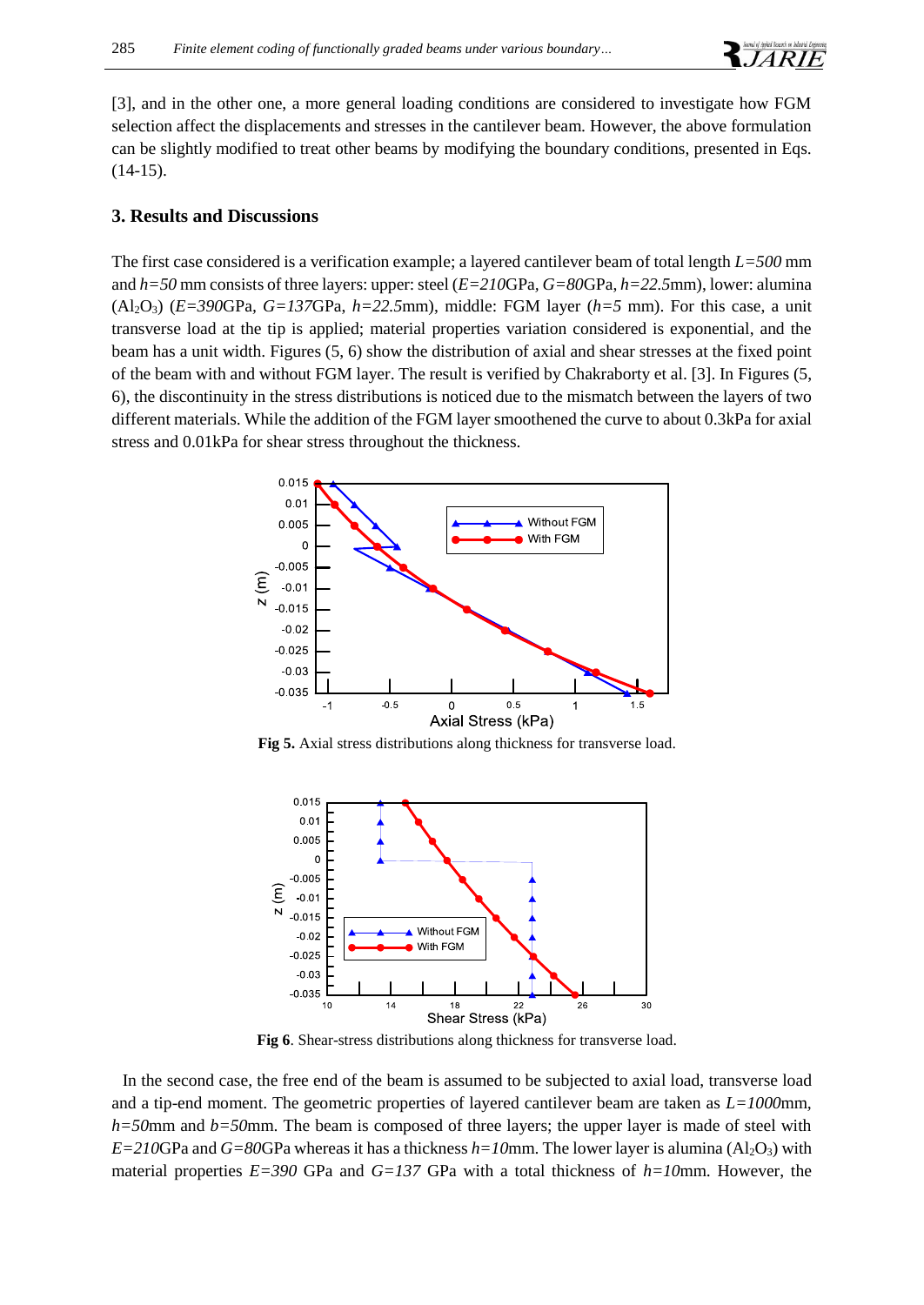

middle layer is considered as FGM with *h=30*mm. For this case, an axial load of (1000N), transverse load of (1000N) and (1000N.m) moment are applied at the free end. The material properties of the FGM layer obey the power-law, Eqs. (3-4). Figures 7 and 8 show the distribution of axial and shear stresses at the fixed point of the beam for different values of *k*. From Fig 7, the axial stress distribution for *k = 0* is linear, and it is not linear for other values of *k.* In Fig 8, the shear stress distribution is constant for  $k = 0$ , and it is linear for  $k = 1$ , and then it is varies between them. Figures (9-11) show the mid plane displacements (axial, transverse, and slope) with different values of *k.* From Figures (9-11), at low values of exponent *k* gives higher deflections (axial, transverse, and slope), and the material bending is increased. Figures (12-14) show the maximum points of displacements with the variation of exponent *k.* In Figures (12-14), it is obvious that with increasing the exponent *k* the maximum deflections are decreased which means that the material becomes stiffer in that direction (towards ceramic). For low values of *k* deflections are higher; the material becomes more elastic (toward metal). Fig 15 shows the axial stress distribution along the thickness if the layers considered in drawing Fig 7 are reversed upside down. From Fig 15, when the layers of the beam are reversed the most bottom layer becomes metal while the upper is ceramic; at  $k = 0$ , the distribution still linear. The stress is higher for lower values of *k* (toward ceramic behavior). However, for *k*=5 the normal stress for at the fixed support becomes smaller when Fig 15 is compared with Fig 7.



**Fig 7.** Axial stress distributions along beam thickness at different values of *k.*



**Fig 8.** Shear stress distributions along thickness at different values of *k.*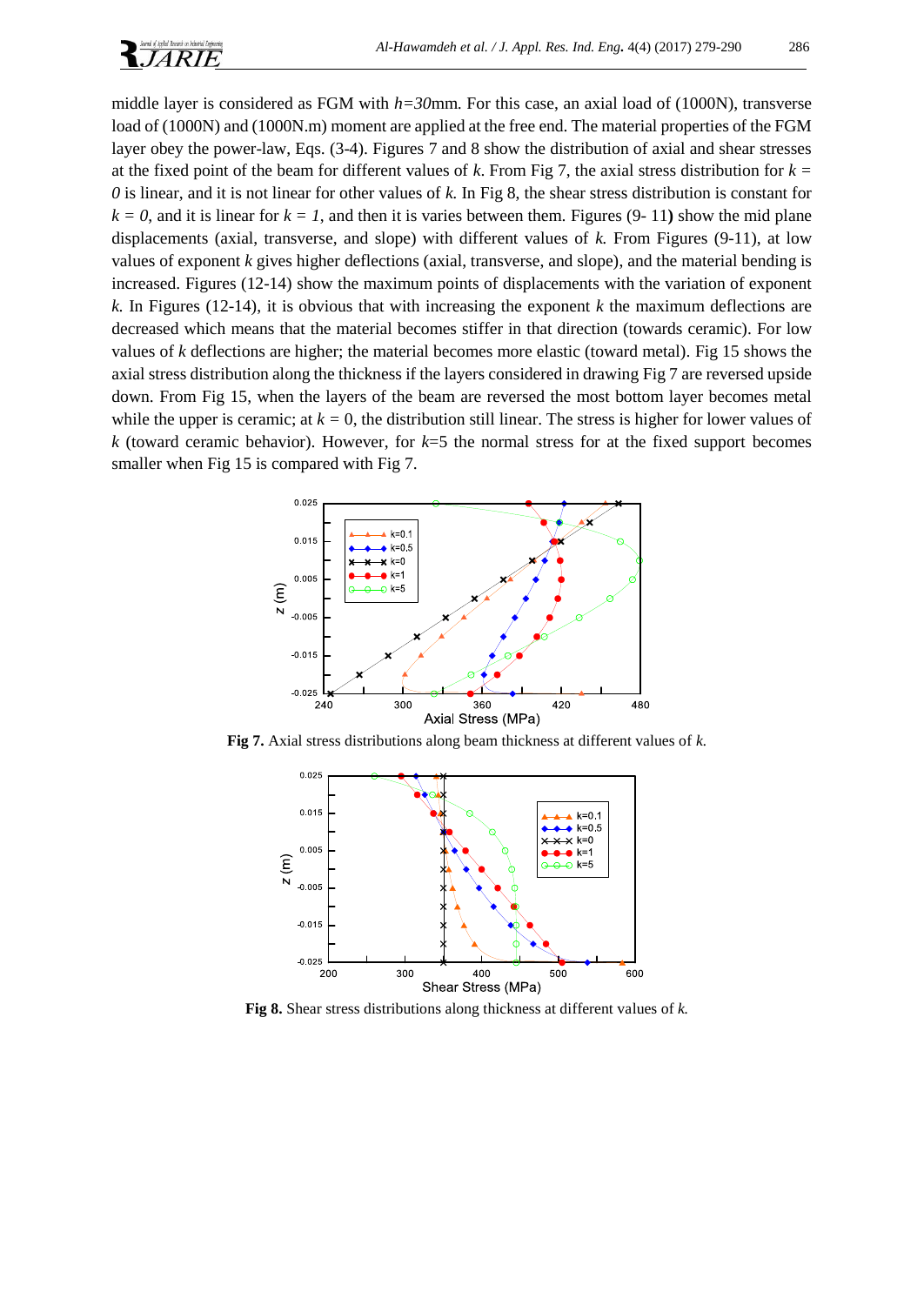



**Fig 9.** Axial deflections along the length at different values of *k.*



**Fig 10.** Transverse deflections along the length at different values of *k.*



**Fig 11.** Slope along the length at different values of *k.*



**Fig 12.** Maximum axial deflections at different values of *k.*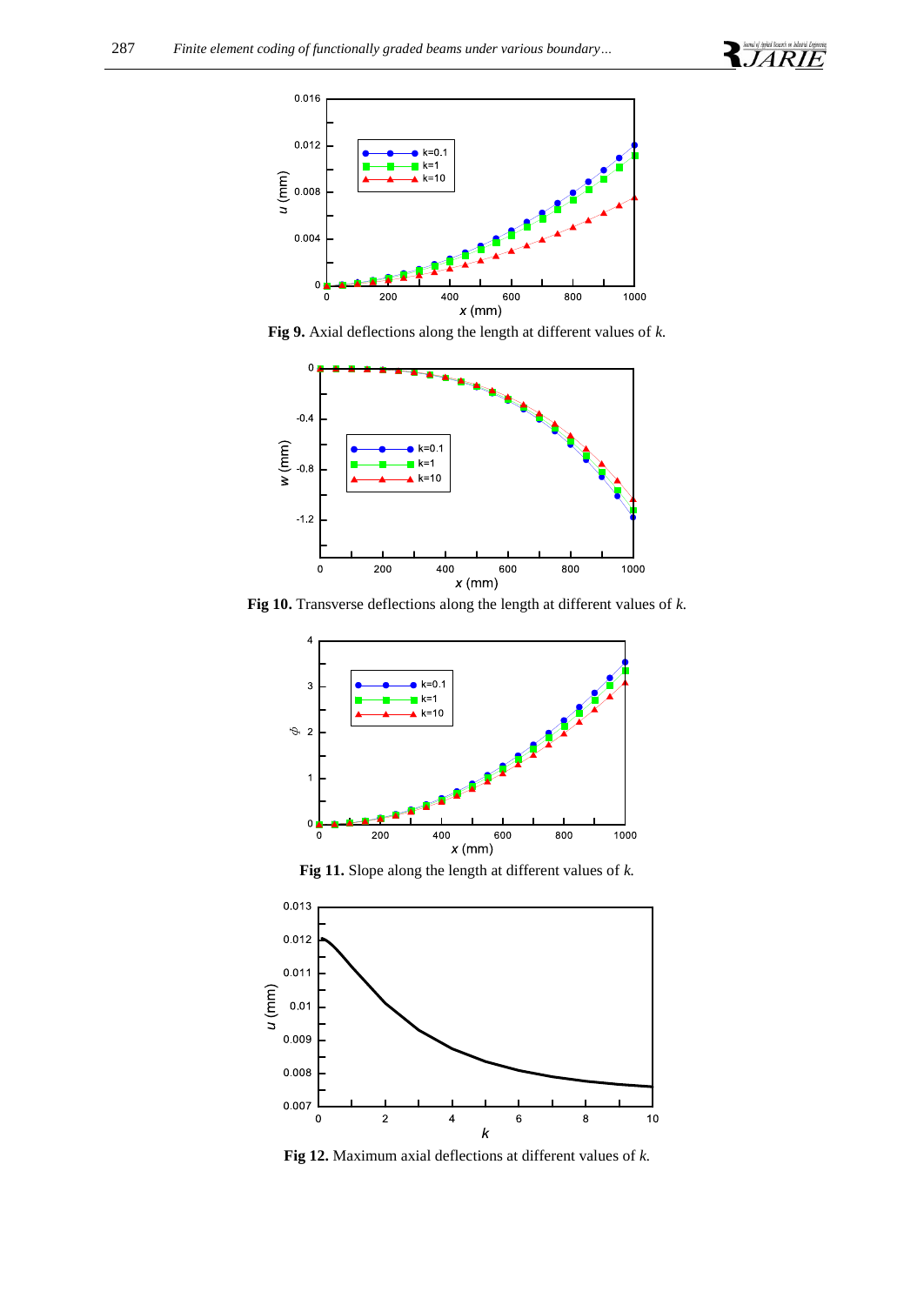

**Fig 13.** Maximum transverse deflections at different values of *k.*



**Fig 14.** Maximum slopes at different values of *k.*



**Fig 15.** Axial stress distributions along thickness for reversed layer beam*.*

#### **4. Conclusions**

Finite element analysis is used to study the static behavior of functionally graded beam structures based on first-order shear deformation theory (FSDT). Power-law and exponential variation of material properties along thickness are used. Governing equations and boundary conditions are derived according to virtual work principle for a cantilever beam. The behavior differences between FGM beams and pure metal - pure ceramic beams have been demonstrated by comparing studies for different types of loads.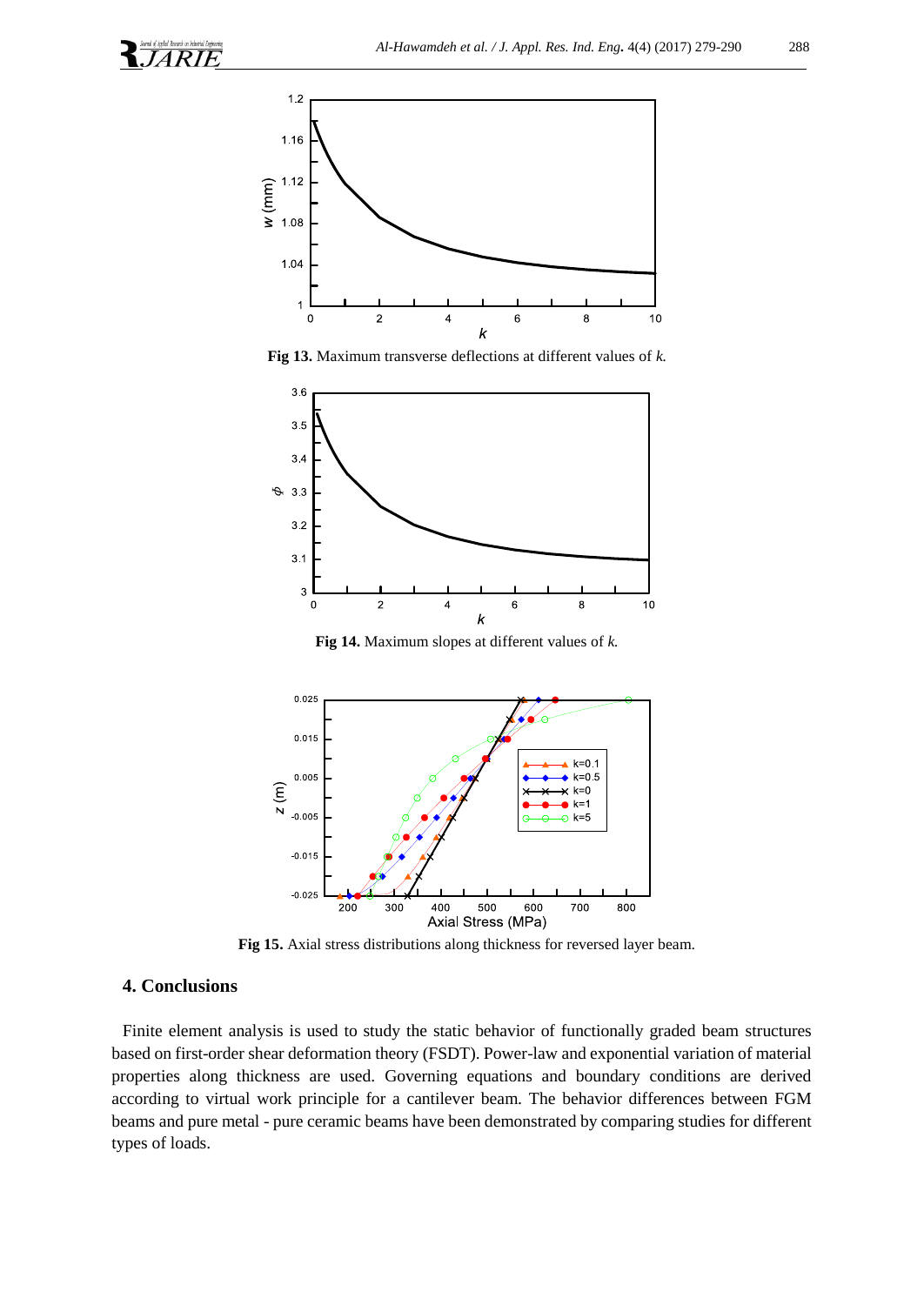The results showed that the addition of the FGM layer smoothened the stress distributions along the beam thickness, while there was a stiff jump in the stress distribution in the two-layers beam. The axial and transverse displacements were increased after increasing the amount of load. The variation of Young's modulus of elasticity due to the power-law has a great effect on stresses and deflections. In the power-law, choosing a suitable value for the exponent *k* can minimize stresses and deflections to a desired beam condition.

#### **References**

- [1] Koizumi, M. F. G. M. (1997). FGM activities in Japan. *Composites part B: Engineering*, *28*(1-2), 1- 4.
- [2] Chakraborty, A., Mahapatra, D. R., & Gopalakrishnan, S. (2002). Finite element analysis of free vibration and wave propagation in asymmetric composite beams with structural discontinuities. *Composite structures*, *55*(1), 23-36.
- [3] Chakraborty, A., Gopalakrishnan, S., & Reddy, J. N. (2003). A new beam finite element for the analysis of functionally graded materials. *International journal of mechanical sciences*, *45*(3), 519-539.
- [4] García-Vallejo, D., Mikkola, A. M., & Escalona, J. L. (2007). A new locking-free shear deformable finite element based on absolute nodal coordinates. *Nonlinear dynamics*, *50*(1), 249-264.
- [5] Kadoli, R., Akhtar, K., & Ganesan, N. (2008). Static analysis of functionally graded beams using higher order shear deformation theory. *Applied mathematical modelling*, *32*(12), 2509-2525.
- [6] Roy, A., & Khan, K. (2013). Static response analysis of a FGM Timoshenko's Beam subjected to Uniformly Distributed Loading Condition. *MIT international journal of mechanical engineering, 3*(2), 80–85.
- [7] Khan, A. A., Naushad Alam, M., & Wajid, M. (2016). Finite element modelling for static and free vibration response of functionally graded beam. *Latin American journal of solids and structures*, *13*(4), 690-714.
- [8] El-Ashmawy, A. M., Kamel, M. A., & Elshafei, M. A. (2016). Thermo-mechanical analysis of axially and transversally Function Graded Beam. *Composites part B: Engineering*, *102*, 134-149.
- [9] Ugural, A. (1999). *Stresses in plates and shells*. McGraw-Hill.